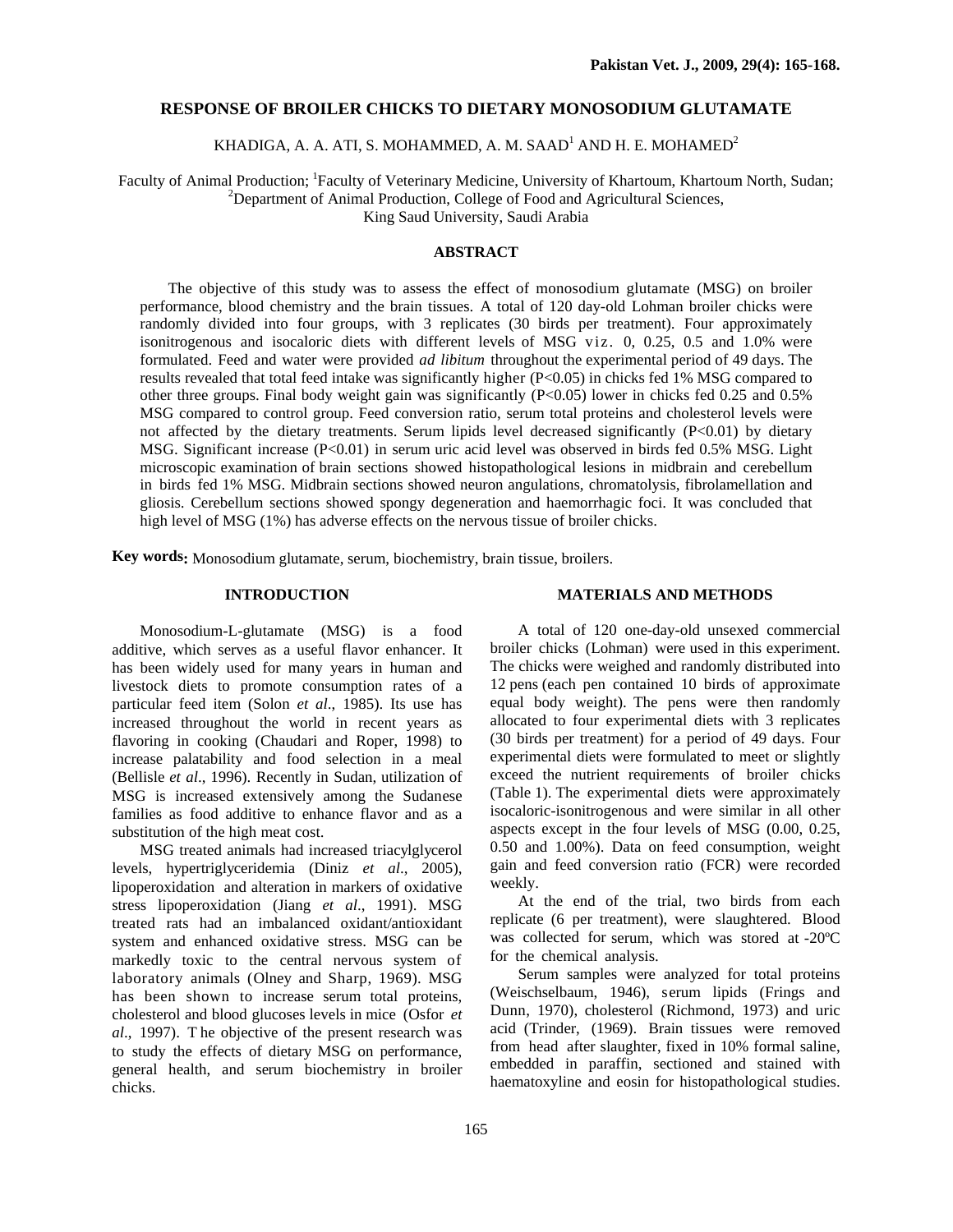| <b>Ingredients</b>   | Amount $(\% )$ |       |       |       |  |  |
|----------------------|----------------|-------|-------|-------|--|--|
| Sorghum              | 60.00          | 59.80 | 59.55 | 59.05 |  |  |
| Groundnut            | 17.00          | 17.00 | 17.00 | 17.00 |  |  |
| Sesame               | 10.00          | 10.00 | 10.00 | 10.00 |  |  |
| Wheat bran           | 5.00           | 5.00  | 5.00  | 5.00  |  |  |
| Concentrate*         | 6.00           | 6.00  | 6.00  | 6.00  |  |  |
| Salt                 | 0.25           | 0.20  | 0.20  | 0.20  |  |  |
| Min/vitamin          | 0.50           | 0.50  | 0.50  | 0.50  |  |  |
| Oyster shell         | 1.25           | 1.25  | 1.25  | 1.25  |  |  |
| Monosodium glucomate | 0.00           | 0.25  | 0.50  | 1.00  |  |  |
| Total                | 100            | 100   | 100   | 100   |  |  |

**Table 1: Composition of experimental diets fed to broiler chicks** 

\* Chemical constituents for broiler super concentrate in %; Crude protein 33.0, lysine 12.1, methionine 2.74, meth + lysine 2.35, calcium 8.1, phosphorous 5.6 and ME 1720 Kcal/kg. Calculated CP 2205%, CF 4.16%, ME 3010.54 Kcal/kg, Ca 1.27%, P 0.77%, L- lysine 1.585%, methionine 0.423%.

A complete randomized design was used and data were subjected to statistical analysis according to Steel and Torrie (1980). Duncan's multiple range test was used to compare the treatment means.

The experiment underwent ethical review and was given approval by the ethics committee of the Faculty of Animal Production, University of Khartoum. The care and use of broiler chicks complied with local animal welfare laws, guidelines and policies.

### **RESULTS**

In the present study, experimental birds looked apparently in a good heath without any nervous symptoms. The inclusion of 1% MSG significantly (P<0.5) increased feed intake of birds compared to other groups (Table 2). On the other hand, no differences were recorded in body weight gain in birds fed 1% MSG and the control group. However, body weight gain significantly (P<0.05) decreased in chicks fed 0.25 and 0.5% MSG compared to control. Moreover, feed conversion ratio was not affected by the treatments.

Dietary MSG had no effect on serum total proteins and cholesterol (Table 3). However, it had resulted in reduction of serum lipids, while serum uric acid level increased by feeding 0.5 MSG compared to control group (P<0.01).

Histopathological findings of the brain sections of broilers fed 1% MSG showed neuron angulation (Fig. 1). These were characterized by shrinkage of the neuron body, leaving a distinct surrounding space, filrolamellation, and degeneration (Fig. 2) and gliosis

in the midbrain. Cerebellum sections showed spongy degeneration and haemorrhages (Fig. 3).

# **DISCUSSION**

The significant increase in feed intake of chicks given 1% MSG diet may indicate that MSG was palatable and accepted by the birds. Similar responses were reported by Tanaka *et al*. ( 1983) and Reddy *et al*. ( 1986). Addition of 1% dietary MSG resulted in body weight gain similar to the control group. However, body weight gain decreased significantly in chicks fed 0.25 or 0.50% MSG compared to control. Feed conversion ratio was not influenced by dietary MSG. These findings are similar to those obtained by Mohammed (1994). Treatment with MSG has no effect on serum total proteins and c holesterol, which supports the findings of Ahluwalia and Malik (1989).

Betran *et al*. (1992) reported that total serum lipids increased in MSG treated rats which were not seen in the present study. Serum uric acid levels increased by feeding 0.5 and 1% MSG, which is in line with the findings of Osfor *et al*. (1997), who elucidated adverse effects of MSG in the form of heavy urate deposition on visceral organs and subsequent death of chicken.

The lesions in the brain associated with feeding a high level of MSG in this study may be due to accumulation of glutamic acid in the brain tissue. In broiler chicks, Elrayah (1995) reported different stages of neuron necrosis in mid brain and malacia in the cerebellum in chicks fed low protein diet and supplemented with MSG.

**Table 2: Effects of dietary MSG levels on overall performance of broiler chicks**

| <b>Parameter</b>           | $MSG$ levels $(\% )$   |                      |                      |                      |          |  |
|----------------------------|------------------------|----------------------|----------------------|----------------------|----------|--|
|                            | 0.00                   | 0.25                 | 0.50                 | l.00                 | $\pm$ SE |  |
| Total feed intake (g/bird) | 3958.43 <sup>b</sup>   | 3942.83 <sup>b</sup> | 3864.83 <sup>b</sup> | 4141.10 <sup>a</sup> | 34.66    |  |
| Total weight gain (g/bird) | $1907.73$ <sup>a</sup> | 1751.50 <sup>b</sup> | 1751.16 <sup>b</sup> | $1861.27^{ab}$       | 36.55    |  |
| Feed conversion ratio      | 2.09 <sup>a</sup>      | 2.26 <sup>a</sup>    | 2.25                 | 2.28 <sup>a</sup>    | 0.08     |  |

SE:- Standard error of the means;  $^{ab}$  Values in the same row with different superscripts differ significantly (P<0.05).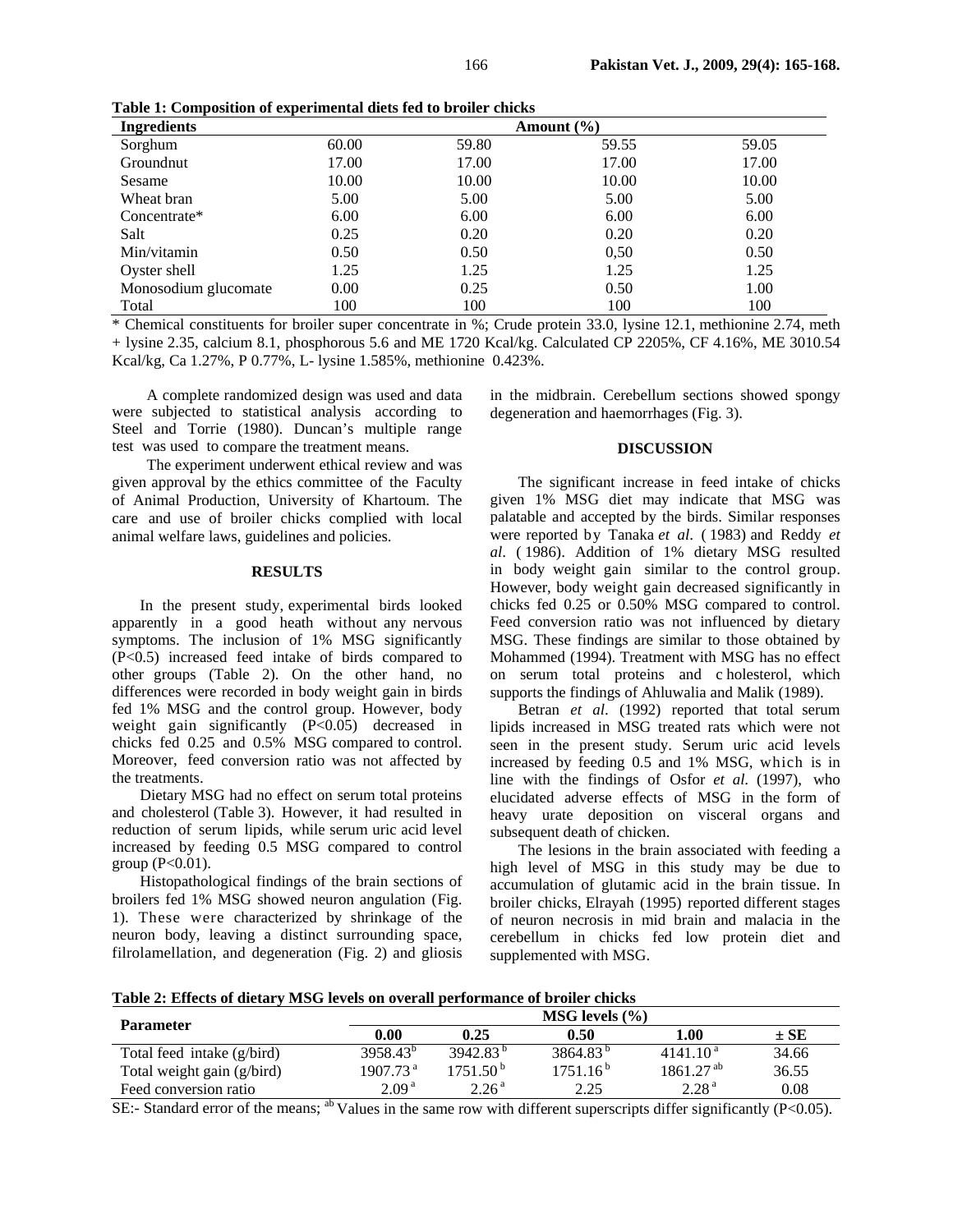| <b>Parameter</b>                    | MSG levels $(\% )$   |                   |                     |                      |          |  |
|-------------------------------------|----------------------|-------------------|---------------------|----------------------|----------|--|
|                                     | 0.00                 | 0.25              | 0.50                | 1.00                 | $\pm$ SE |  |
| Total proteins $(g/100 \text{ ml})$ | $2.98^{\rm a}$       | 3.22 <sup>a</sup> | 3.54 <sup>a</sup>   | 3.53 <sup>a</sup>    | 0.05     |  |
| Lipids $(mg/100 \text{ ml})$        | 405.11 <sup>a</sup>  | $270.70^{b}$      | 228.07 <sup>b</sup> | 251.27 <sup>b</sup>  | 18.10    |  |
| Cholesterol $(mg/100 \text{ ml})$   | $136.94^{\text{ a}}$ | 130.84ª           | 131.07 <sup>a</sup> | $138.75^{\text{ a}}$ | 9.74     |  |
| Uric acid $(mg/100 \text{ ml})$     | $5.60^{bc}$          | $5.25^\circ$      | 7.91 <sup>a</sup>   | $7.50^{ab}$          | 0.12     |  |

**Table 3: Effects of dietary MSG levels on serum constituents of broiler chicks**

SE:- Standard error of means; ab Values in the same row with different superscripts differ significantly (P<0.01).



**Fig. 1: Neuronal angulation in the midbrain of broiler chicks fed 1% dietary MSG (H & E).** 



**Fig. 2: Fibrolamellation and neuronal degeneration in the midbrain of broiler chicks fed 1% dietary MSG (H & E).** 



**Fig. 3: Haemorrhages in cerebellum of broiler chicks fed 1% dietary MSG (H & E).** 

### **REFERENCES**

- Ahluwalia, P. and V. B. T. Malik, 1989. Effect of MSG on serum lipids, blood glucose and cholesterol in adult male mice. Toxicology, 45: 195-198.
- Bellisle F., A. M. Dalix, A. S. Chappuis, F. Rossi and P. Fiquet, 1996. Monosodium glutamate affects mealtime food selection in diabetic patients. Appetite, 26**:** 267–276.
- Betran, M., E. Estornell, T. Barber and J. Cabo, 1992. Nitrogen metabolism in obesity induced by monosodium-L-glutamate in rats. Intern. J. Obesity, 8: 555-564.
- Chaudari, N. and S. D. Roper, 1998. Molecular and physiological evidence for glutamate (umami) taste transduction via a G-protein-coupled receptor. Annal. New York Acad. Sci., 855: 398- 405.
- Diniz, Y. S., L. A. Faine, C. M. Galhardi, H. G. Rodrigues, G. X. Ebaid, R. C. Burneiko, A. C. Cicogna and E. L. B. Novelli, 2005. Basic nutritional investigation on monosodium glutamate in standard and high-fiber diets: metabolic syndrome and oxidative stress in rats. Nutrition, 21: 749–755.
- Elrayah, S. A., 1995. Response of broiler chicks to dietary protein levels with graded levels of monosodium glutamate. MSc Thesis, University of Khartoum, Khartoum, Sudan.
- Frings, C. S. and R. T. Dunn, 1970. Lipids determination. Amer. J. Clini. Pathol., 53: 89-91.
- Jiang, Z. Y., A. C. S. Woollard and S. P. Wolff, 1991. Lipid hydroperoxide measurement by oxidation of  $Fe<sup>2</sup>$  in the presence of xylenol orange. Comparison with the TBA assay and an iodometric method. Lipids, 26: 853– 856.
- Mohammed, E. A., 1994. Effect of monosodium glutamate on performance, blood characteristics and carcass quality of broiler chicks. MSc Thesis, University of Khartoum, Khartoum, Sudan.
- Olney, J. M. and L. G. Sharp, 1969. Brain lesions in an infant rhesus monkey treated with MSG. Science, 166: 386-388.
- Osfor, M. M. H., S. A. El-Desouky and N. A. El-Leithy, 1997. Effect of dietary intake of monosodium glutamate on some nutritional